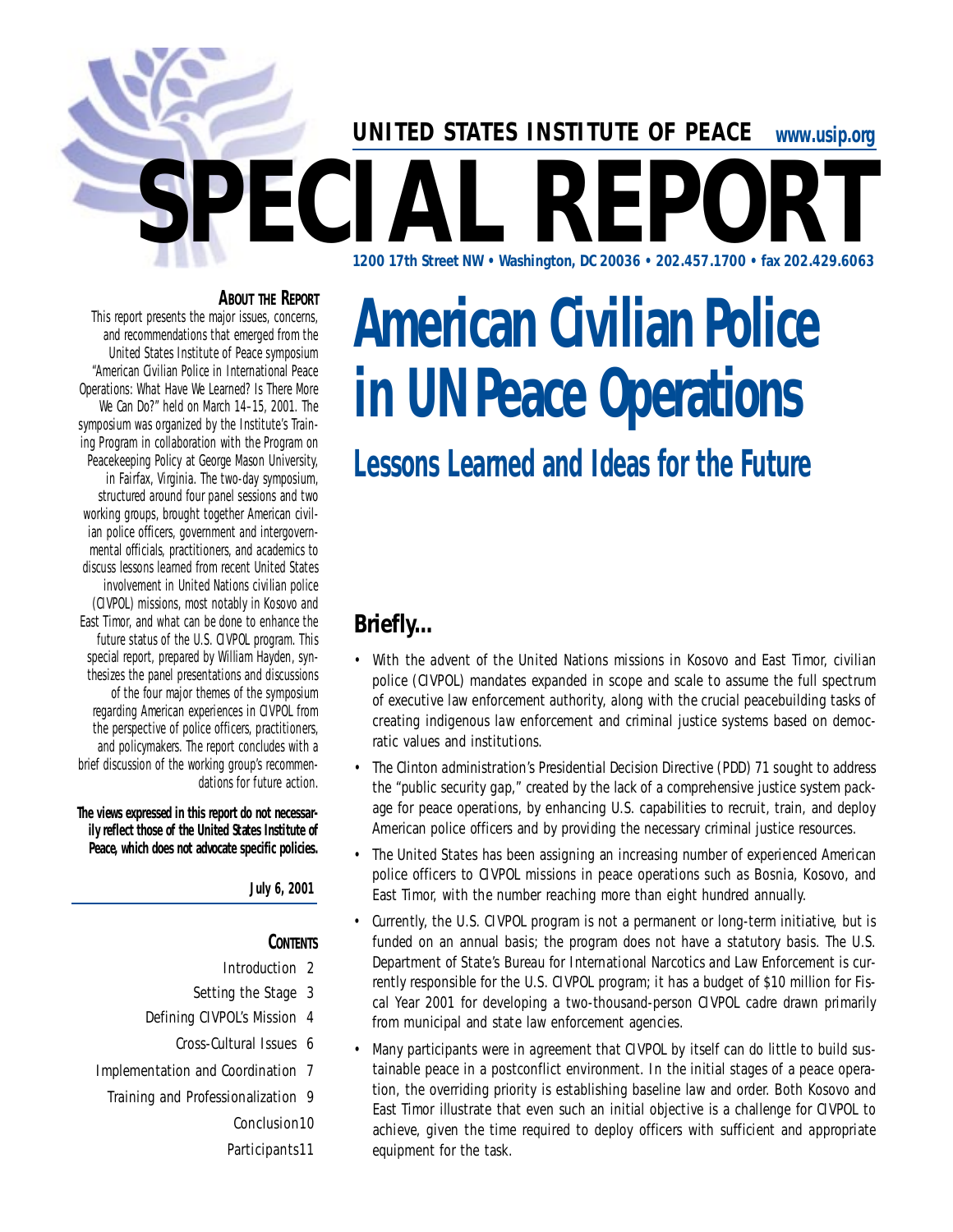#### **ABOUT THE INSTITUTE**

The United States Institute of Peace is an independent, nonpartisan federal institution created by Congress to promote research, education, and training on the prevention, management, and resolution of international conflicts. Established in 1984, the Institute meets its congressional mandate through an array of programs, including research grants, fellowships, professional training programs, conferences and workshops, library services, publications, and other educational activities. The Institute's Board of Directors is appointed by the President of the United States and confirmed by the Senate.

#### **BOARD OF DIRECTORS**

**Chester A. Crocker** (Chairman), James R. Schlesinger Professor of Strategic Studies, School of Foreign Service, Georgetown University • Seymour Martin Lipset (Vice Chairman), Hazel Professor of Public Policy, George Mason University • Betty F. Bumpers, President, Peace Links, Washington, D.C. • Holly J. Burkhalter, Advocacy Director, Physicians for Human Rights, Washington, D.C. • Marc E. Leland, Esq., President, Marc E. Leland & Associates, Arlington, Va. • Mora L. McLean, Esq., President, Africa-America Institute, New York, N.Y. • María Otero, President, ACCION International, Somerville, Mass. • Barbara W. Snelling, State Senator and former Lieutenant Governor, Shelburne, Vt. • Shibley Telhami, Anwar Sadat Chair for Peace and Development, University of Maryland • Harriet Zimmerman, Vice President, American Israel Public Affairs Committee, Washington, D.C.

#### **MEMBERSEX OFFICIO**

 $\lambda$ 

Paul G. Gaffney II, Vice Admiral, U.S. Navy; President, National Defense University . Colin L. Powell, Secretary of State • Donald H. Rumsfeld, Secretary of Defense • Richard H. Solomon, President, United States Institute of Peace (nonvoting)

- Former CIVPOL participants from the United States stressed that establishing organizational command and control structures early on or even before deployment, along with a personnel ranking system, would greatly facilitate the speedier and more effective deployment of CIVPOL in the field.
- All the American officers and many participants agreed that the desired end state of a CIVPOL mission is a self-sustaining indigenous criminal justice system based on de mocratic policing principles and the protection of human rights.
- Cross-cultural issues in multinational peace operations are very sensitive, not only within and among the mission's civilian and military components, but also between those components and the local population. The multinational composition of a UN CIVPOL mission can create many obstacles to effective law enforcement action.
- The symposium's American CIVPOL participants agreed that operational challenges were the most significant barrier to setting up an interim law enforcement presence in a peace operation. The U.S. officers emphasized that, absent an international program that facilitates organization, as well as training and coordination for different national contingents prior to deployment, they themselves had to invest considerable time, effort, and resources in the field to forge a standardized and unified team composed of civilian police from the United States and a variety of other countries.
- A number of participants voiced support for such ideas as Congress's taking action to give the U.S. CIVPOL program a statutory basis, creating a reserve force in which of ficers would be deputized federal agents, or establishing a standing "gendarmerie"type paramilitary capacity (such as that found in France, Italy, or Spain) to be used exclusively for CIVPOL operations.
- In Bosnia, East Timor, and Kosovo, American officers generally have earned a professional reputation and are looked to for leadership and solid policing expertise.
- Enhancing public perception and understanding of CIVPOL and the role of American officers must take place to propel CIVPOL to a greater level of importance as a peacekeeping and peacebuilding tool.

# **Introduction**

On March 14–15, the United States Institute of Peace, in conjunction with George Mason University's Program on Peacekeeping Policy, hosted a symposium on the roles of American CIVPOL officers in UN peace operations. Approximately fifty participants gathered in panel sessions and working groups to grapple with lessons learned from past and current U.S. involvement in CIVPOL missions, specifically Bosnia, Kosovo, and East Timor, and to present concrete recommendations for improving U.S. capabilities in these types of missions. The participants included policymakers, practitioners, academics, analysts, and, for the first time, a number of American police officers who were veterans of CIVPOL contingents in peace operations. The symposium provided the American CIVPOL officers the unique opportunity to inject their valuable mission experience into the policy discussion on what should be the next stage of development in the U.S. CIVPOL program.

Prior to 1989, only two UN peace operations contained CIVPOL components: Congo (1960–1964) and Cyprus (1964–present). Since 1989, CIVPOL has become an integral element of UN peace operations, beginning with the monitoring mission in Namibia (UNTAG) and the limited executive authority mandate in Cambodia (UNTAC). A significant expansion of CIVPOL operations occurred with the UN International Police Task Force (UNIPTF) in Bosnia-Herzegovina, a monitoring, mentoring, and training mission with an authorized strength of more than two thousand. With the advent of the Kosovo (UNMIK) and East Timor (UNTAET) missions, CIVPOL mandates expanded in scope and scale to assume the full spectrum of executive law enforcement authority—that is, the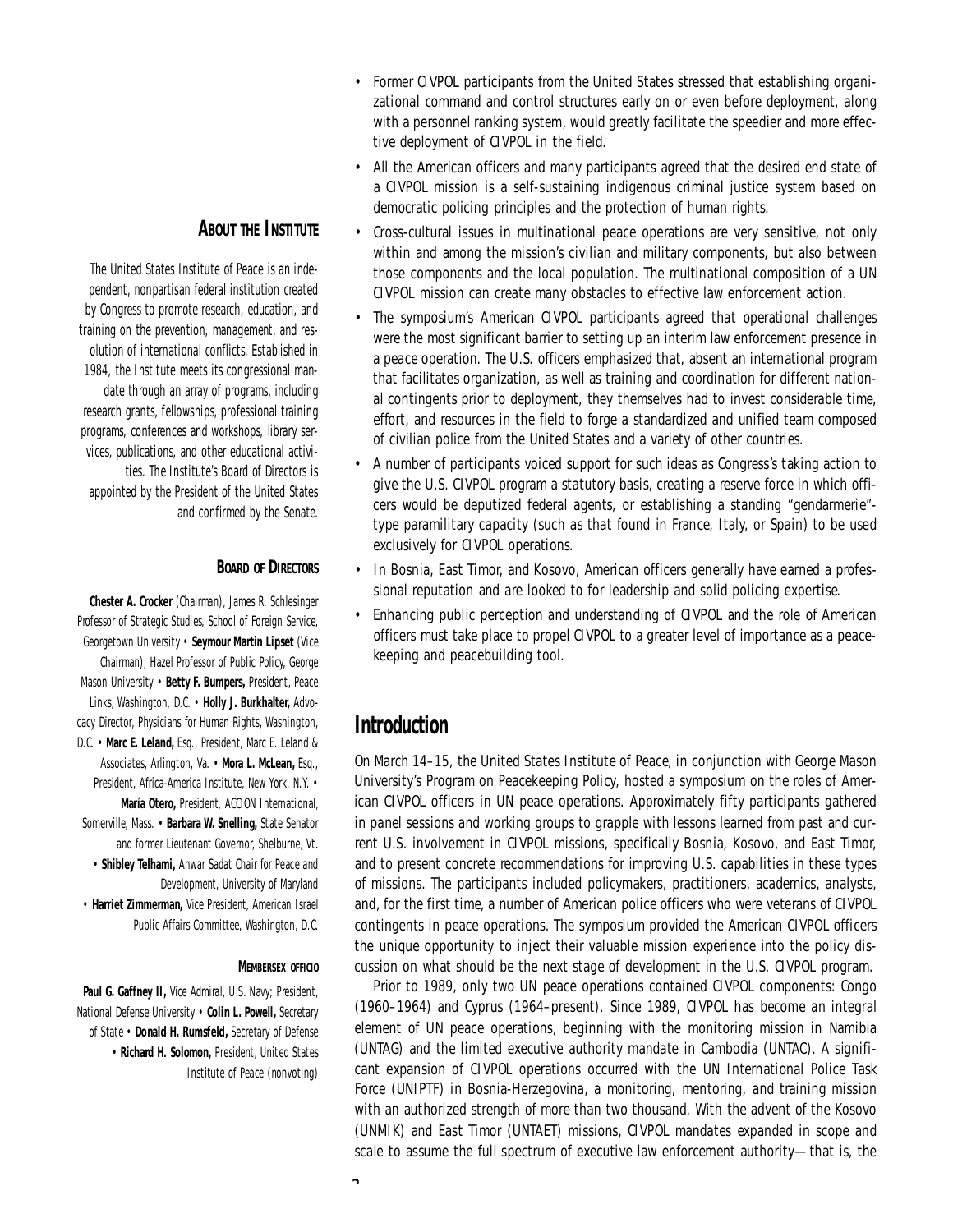authority to carry sidearms and to arrest—along with the crucial peacebuilding tasks of creating indigenous law enforcement and criminal justice systems based on democratic values and institutions.

In Kosovo and East Timor, the UN assumed the responsibility of rebuilding public institutions, social infrastructure, and economic life. Significant burdens were placed on CIVPOL, along with expectations that CIVPOL would rapidly restore law and order and enable the military contingent of the peace operations to withdraw from those activities. The UN's Brahimi Report, released in August 2000, indicated that the " demand for civilian police operations dealing with intrastate conflict is likely to remain high on any list of requirements for helping a war-torn society restore conditions for social, economic, and political stability." The United States has been assigning an increasing number of experienced American police officers to CIVPOL missions in peace operations such as Bosnia, Kosovo, and East Timor, with the number reaching more than eight hundred annually.

In peace operations where CIVPOL contingents have executive law enforcement authority and where rule of law systems have failed or are nonexistent, CIVPOL's success in establishing law and order is crucially linked with the complementary components of a criminal justice system—courts, judges, prosecutors, corrections officials, and public defenders. The Clinton administration's Presidential Decision Directive (PDD) 71 sought to address the "public security gap," created by the lack of a comprehensive justice system package for peace operations, by enhancing U.S. capabilities to recruit, train, and deploy American police officers, and also by providing the necessary criminal justice resources. As one symposium participant noted, "We all know the problems, and PDD-71 says it all." However, the principal factors that impede the enhancement of CIVPOL as a key tool in U.S. involvement in peace operations are political will and funding. Symposium participants agreed that it is in the national interest that the United States continue to enhance U.S. CIVPOL capabilities and involvement in international peace operations.

# **Setting the Stage**

The symposium's keynote speaker, Major General William Nash (U.S. Army, ret.), former Task Force Eagle Commander in Bosnia and the UNMIK Regional Administrator for the Mitrovica region of Kosovo during much of 2000, posed a three-part thesis to the participants: First, until the civilian components of peace operations attain the same relative competency and appropriate resources as the military component, the peacebuilding effort and its political objectives will never be achieved. Second, too much effort has been spent talking about the military component of peace operations and not enough directed at understanding the complex and intertwined political, economic, social, and security dimensions of the societies where intervention is taking place. Third, establishing law and order and combating the organized crime that flourishes in the security vacuum of peace operations cannot be done with disorganized international police.

Nash stressed that the international community steps onto a slippery slope when it equates security with military capacity in peace operations, because security is a much broader and more complex concept. In fact, issues such as restoring the rule of law, freedom of movement, and civil order, as well as normalizing the political, economic, and social orders in a postconflict environment, are far beyond the scope of the military component in a peace operation. The military is required to provide security for both pacification and stabilization; it is not the appropriate actor for institution- or statebuilding.

A comprehensive mandate such as UN Security Council Resolution 1244—the foundation for the international community's initiative in Kosovo—requires more extensive *The UN's Brahimi Report indicated that the "demand for civilian police operations dealing with intrastate conflict is likely to remain high on any list of requirements for helping* a war-torn society restore con*ditions for social, economic, and political stability."* 

*Nash stressed that the international community steps onto a slippery slope when it equates security with military capacity in peace operations, because security is a much broader and more complex concept.*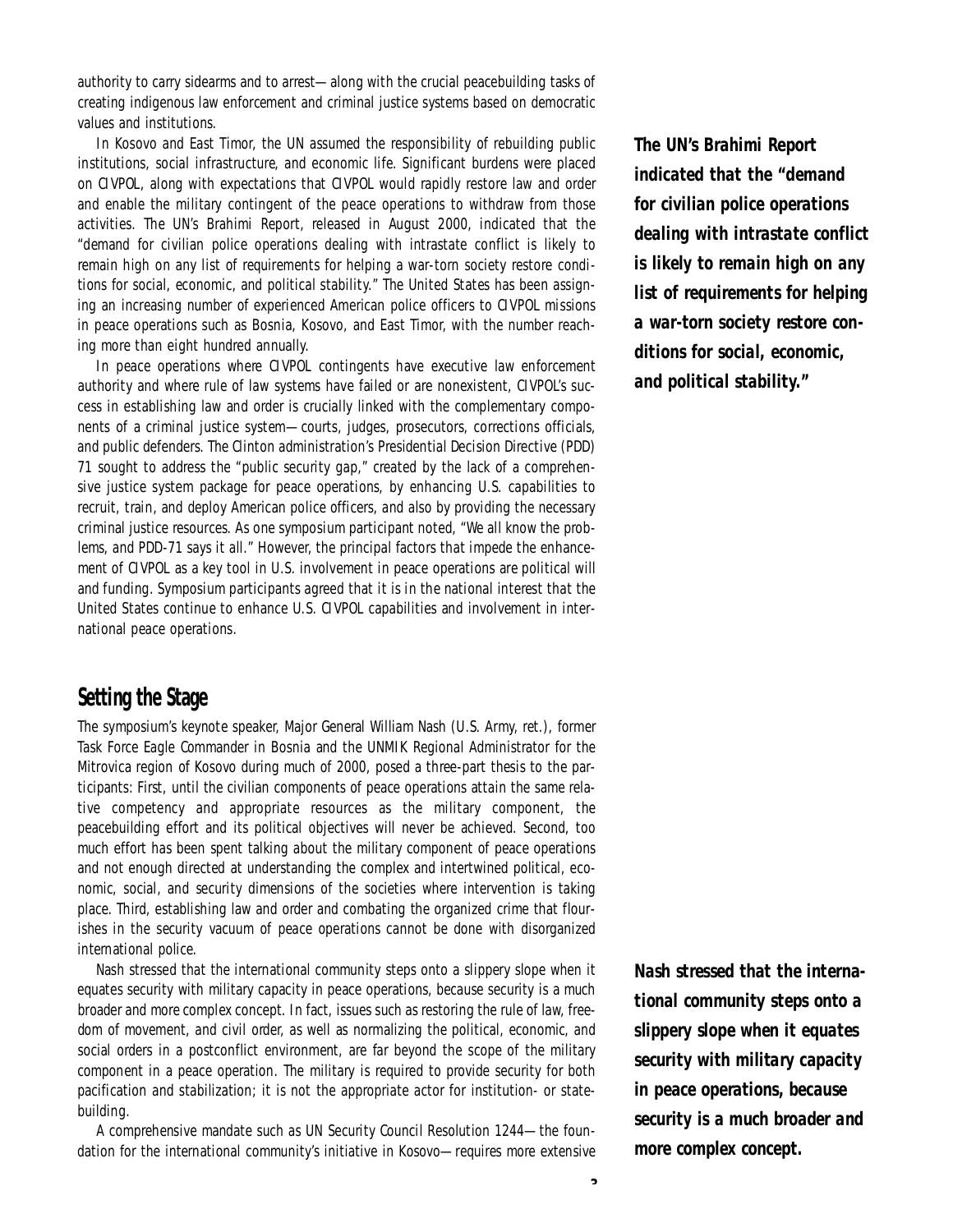understanding of the full spectrum of requirements and assigning appropriate organizations to achieve those objectives. The improvement of international civilian police capacity requires, at a minimum, the integration of judicial and penal components into a comprehensive rule of law capacity, which in turn must be integrated with other civilian capacities.

Such a task can be achieved only by investing the necessary resources—both human and financial—in the civilian components of peace operations. In Bosnia, Kosovo, and East Timor, the military had a lopsided professional and logistical advantage over the civilian elements. Nash remarked that, as Task Force Eagle commander in Bosnia, he had led soldiers fully trained and equipped who worked with other professional soldiers from other countries who were equally well trained; all the military objectives were fully planned and executed through coordination. As the UNMIK Regional Administrator in Kosovo, Nash noted that the Serbs and Albanians were the least of his problems, as he spent the majority of his time managing and coordinating the various civilian components of the peace operation. While he found dedicated and professional civilians, there was chaos in planning and execution, not the least of which was on the police and ruleof-law side.

Nash concluded by recommending that we must remember the primacy of civilian goals and objectives in all cases of intervention through peace operations. Military objectives only support the successful achievement of the civilian objectives. Establishing law and order and reconstructing a criminal justice system as part of the overall security and peacebuilding goals can be realized only through a civilian capacity that has a dequate resources.

# **Defining CIVPOL's Mission**

This overarching topic for the panel "The Professional Challenge: What Should CIVPOL Be Doing to Build Sustainable Peace?" focused participants' attention on the question of CIVPOL's fundamental role in peace operations. The panelists in this session posed numerous issues that touched on not only U.S. CIVPOL capabilities, but on the conception and practice of UN civilian policing as well. What will the mandate be and how will it be achieved? If sustainable peace is the end state, what can CIVPOL do to realize that goal? What is the product that CIVPOL is delivering? What services are to be provided? And who are the customers? Many participants were in agreement that CIVPOL by itself can do little to build sustainable peace in a postconflict environment. In the initial stages of a peace operation, the overriding priority is establishing baseline law and order. Both Kosovo and East Timor illustrate that even such an initial objective is a challenge for CIVPOL to achieve, given the time required to deploy officers with sufficient and appropriate equipment for the task. The current controversy over whether the U.S. military should play a role in securing baseline law and order during peace operations is a result of that state of affairs.

Complex peace operations such as those in Kosovo and East Timor are, in effect, largescale, international efforts at state building. When CIVPOL arrive, they inevitably begin to change the status quo and the balance of power among competing groups in the mission area. This is an inescapable fact of peace operations—as is the fact that mandates for Kosovo and East Timor charge the civilian components with creating the institutions necessary for legitimate, democratic governance. Unfortunately, the term "state building"—as was the case with the term "nation building"—has developed a negative connotation with respect to U.S. military involvement in policing and rebuilding war-torn societies during peace operations. However, neither the military nor the civilian component of a peace operation is capable of building sustainable peace by itself; rather, they must work in a coordinated and integrated fashion to target specific capacities and support each other as necessary. With CIVPOL, the initial securing of baseline law and

*Complex peace operations* such as those in Kosovo and *East Timor are, in effect, large-scale, international e f forts at state building.*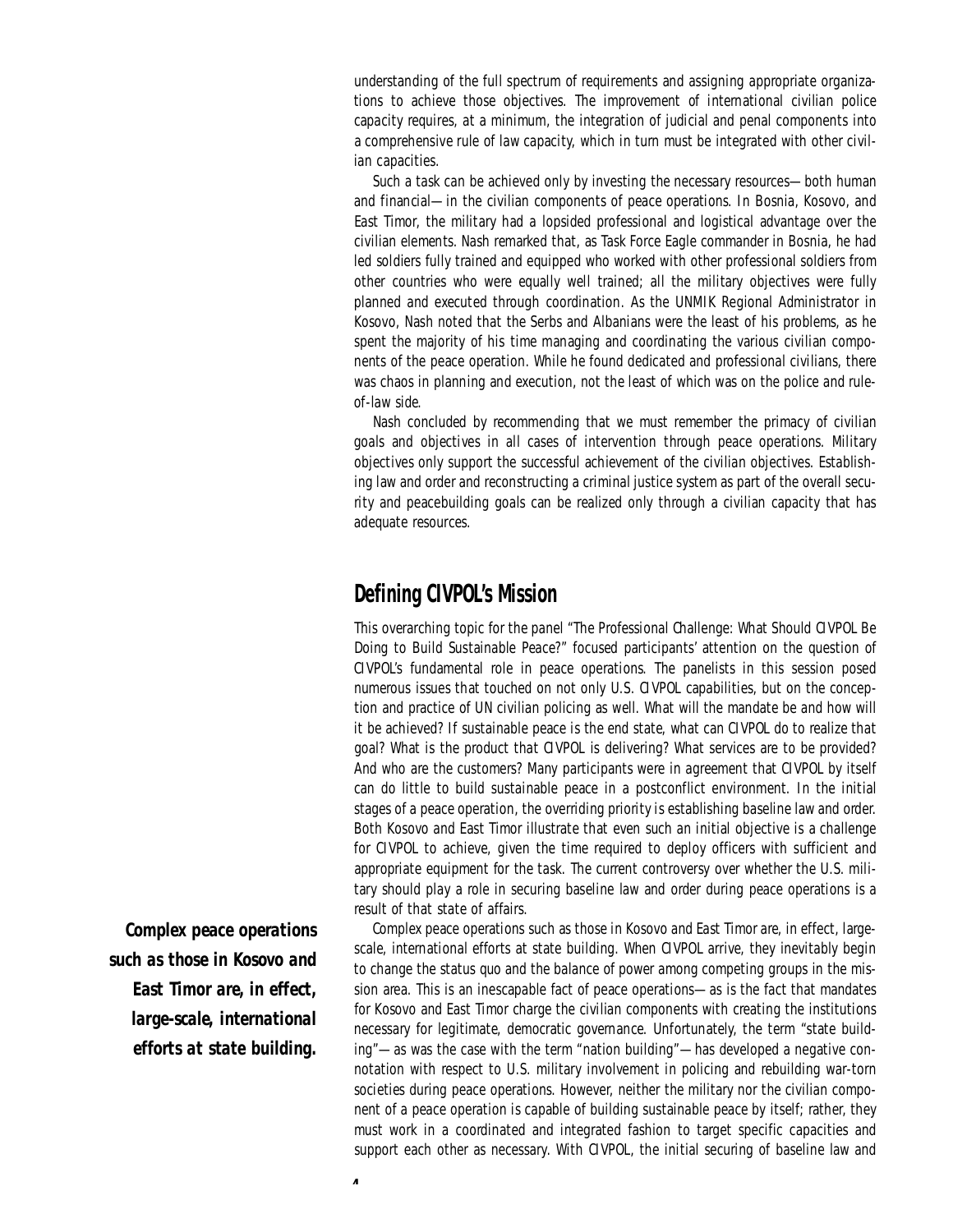order cannot occur without military support and coordination. Participants noted that the U.S. government will have to play a key role in determining the framework for effective CIVPOL-military coordination.

Currently, UN CIVPOL capacity is based on member-state contributions of human and material resources, as the UN does not have a standing capacity to deploy the array of law enforcement capabilities that an executive authority mandate requires. The impediments to effective law enforcement action are numerous: civilian police assigned to a peace operation may have never worked together, do not know one another, and come from all over the world with very different law enforcement experiences, training, and abilities. Forging an effective and efficient international police force from fifty-three national contingents, as in Kosovo, is a difficult task in an unstable, unfamiliar environment. Law enforcement in a postconflict transitional setting is not achieved by simply placing police officers in the field with a sidearm, handcuffs, and the power to arrest, for this is merely the street-level phase of establishing rule of law. The institutional capacity to sanction lawbreakers must exist alongside CIVPOL or else it will be impossible to establish the rule of law's full extent.

The American CIVPOL participants also stressed that establishing organizational command and control structures early on or even before deployment, along with a personnel ranking system, would greatly facilitate the speedier and effective deployment of CIVPOL in the field. Likewise, many American officers with years of specialized experience in organized crime, drug enforcement, investigations, forensics, and senior management found themselves placed in positions that did not match their specific professional experience; hence, CIVPOL in general bypassed opportunities in which these skills could have significantly improved its initial law enforcement action in peace operations. One former CIVPOL officer who had served as a major metropolitan chief of police found himself placed as an airport guard. Instead of the effective placement of officers with specialized skills required to combat organized crime, political terrorism, or human trafficking, the current practice has been to create specialized units from scratch that require their own logistical and administrative support. Many American officers feel that the U.S. government does not adequately address issues of command and control, rank, and appropriate placement, thus affecting officers' morale and effectiveness. The U.S. government should have a closer affinity with officers on the ground, not only as a source of national pride for U.S. contingent members, but also because American officers are looked to for leadership in a disorganized mission environment.

CIVPOL missions also continuously evolve, and it is necessary that CIVPOL deployments be organized to effectively utilize officers with the appropriate skills and experience for each stage of the mission. Initial deployment for securing baseline law and order requires different skills than those during the middle and late stages of a mission's life cycle, in which institution building, training new police forces, and employing specialized law enforcement functions are necessary. This places CIVPOL officers in new and challenging situations with which they may have had no experience in their home police agencies. CIVPOL officers also find themselves serving as political actors, which greatly complicates the impartial, public service roles with which American officers are familiar. Kosovo's highly politicized context (which includes some contributing nations being favored over others by either Albanians or Serbs) places American officers in professional situations that heighten the potential for manipulation, compromise, and loss of impartiality. This politicization not only affects policing, but also greatly complicates institution building and other goals that have been set as mission objectives.

III-defined peace operation mandates, in which political decisions regarding end states are not taken or deferred, also complicate CIVPOL's mission. All the American officers and many other participants agreed that the desired end state is a self-sustaining indigenous criminal justice system based on democratic policing principles and the protection of human rights. In Kosovo and East Timor, criminal justice systems have been created from the ground up; in Bosnia, UNIPTF officers deployed to monitor, *M a ny American officers feel that the U.S. government does not adequately address issues of command and control, rank, and appropriate placement, thus affecting officers' morale* and effectiveness.

*All the American officers and many other participants agreed that the desired end state is a self-sustaining indigenous criminal justice system based on democratic policing principles and the protection of human rights.*

**5**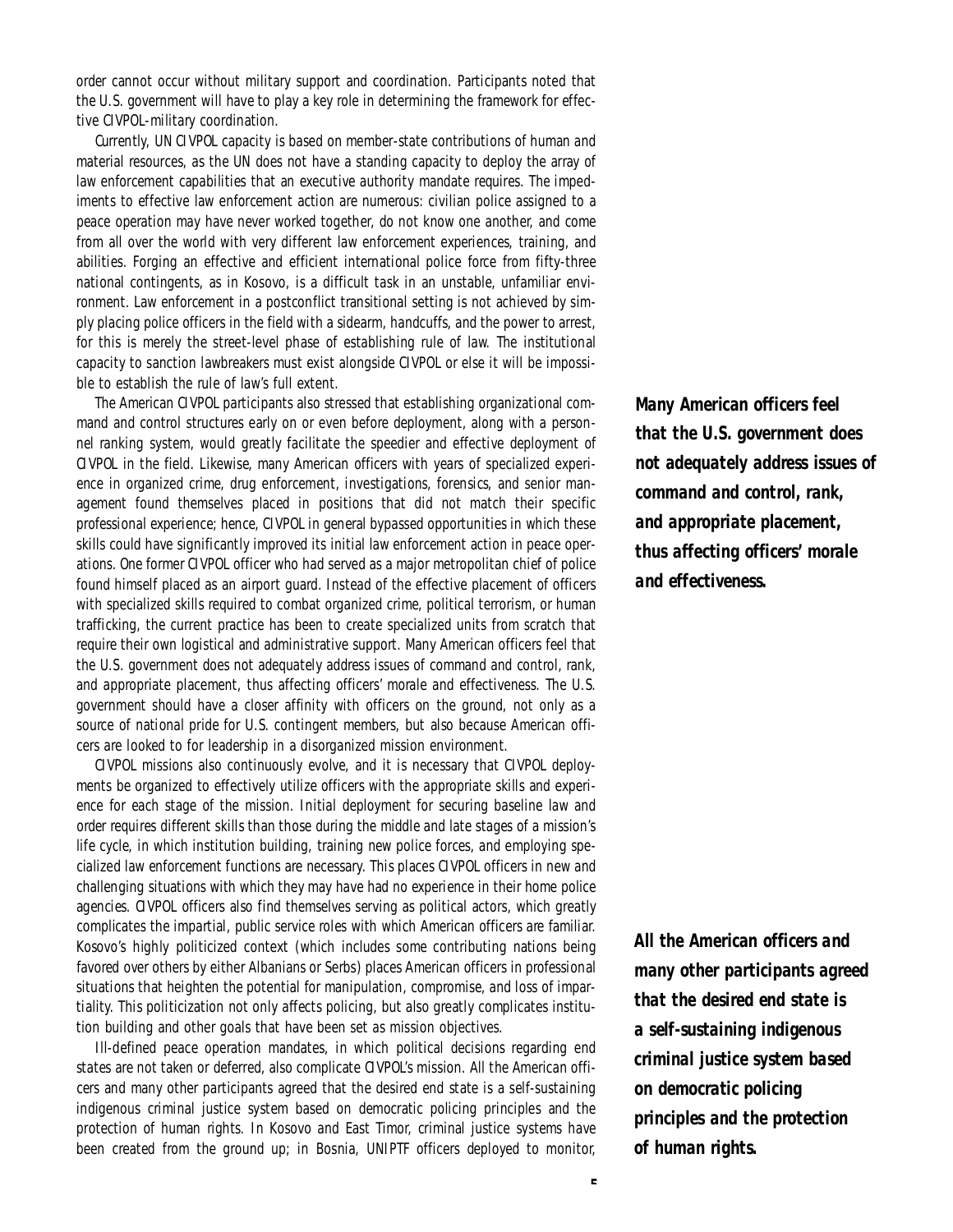*Working closely with local communities in establishing an indigenous police force that includes members of all ethnic g roups in the society is t remendously important to building sustainable peace in a p o s tconflict environment.* 

*Many American officers found themselves having to manage s eve ral policing cultures within individual CIVPOL stations, w h e re officers had quite*   $d$ *ifferent attitudes toward handcuffing suspects or using force against detainees.* 

mentor, and train found themselves facing three different policing structures and little leverage or ability to get behind the scenes and alter the relationship between nationalist power brokers, organized crime, and local law enforcement. In the former cases, CIVPOL is able to work with senior mission officials and local leaders and communities in identifying how a future police force should function. Such collaboration is crucial in enabling the local population to have an important stake in building impartial, accountable institutions that break with past practices, and CIVPOL can deliver basic and field training in law enforcement fundamentals, including community policing. Working closely with local communities in establishing an indigenous police force that includes members of all ethnic groups in the society is tremendously important to building sustainable peace in a postconflict environment.

CIVPOL's best contribution to that goal comes not through serving as a long-term law enforcement surrogate, but in supporting the development of a new criminal justice system that has the trust and confidence of the entire population. Long-term engagement should come in the form of training and support, along with quantitative and qualitative evaluation of new police services. Such assessment would be backed by the kind of executive authority necessary to address institutional and personnel problems and concretely manage the development of democratic police and criminal justice institutions.

# **Cross-Cultural Issues**

The panel session "The Challenge of Differences: Cross-Cultural Issues for CIVPOL in Multinational Peace Operations" addressed the complex subject of cultural differences, which the panelists stressed as being one of the most challenging issues UN CIVPOL missions face. Cross-cultural issues in multinational peace operations are very sensitive, not only within and among the mission's civilian and military components, but also between those components and the local population. The multinational composition of a UN CIVPOL mission can create many obstacles to effective law enforcement action. Within a CIVPOL mission, the social, cultural, normative, and religious backgrounds, professional skills and competence, and law enforcement subcultures of the national contingents differ considerably among police from established de mocracies, emerging de mocracies, and autocratic regimes.

Many American officers found themselves having to manage several policing cultures within individual CIVPOL stations, where officers had quite different attitudes toward handcuffing suspects or using force against detainees. They also found themselves training officers from other countries who had been placed in supervisory positions, but whose professional skills were weak. These differences, along with morale, efficiency, and service effectiveness problems, created many obstacles to forging a cohesive, unified UN civilian police force. In Bosnia, Kosovo, and East Timor, the expectations of the local population toward the international community were very high. When CIVPOL could not meet those expectations and the local population could see the internal disarray of CIVPOL, respect from the local community was diminished.

These cross-cultural factors also emerge in working with extant indigenous police forces, as in Bosnia-Herzegovina, or in creating new police forces, as in Kosovo and East Timor. Although CIVPOL contingents arrive with the basic material for training those indigenous police in international policing norms, such as democratic policing, community policing, and human rights, the fact is that there is no robust and coherent international CIVPOL culture that would enable officers from Western democracies, emerging de mo cracies, and Islamic societies, for example, to impart the same package of norms and professional conduct to extant police forces in postconflict societies. In particular, gender and religious issues can complicate not only how CIVPOL tackles problems of human trafficking and forced prostitution, but also how CIVPOL goes about cultivating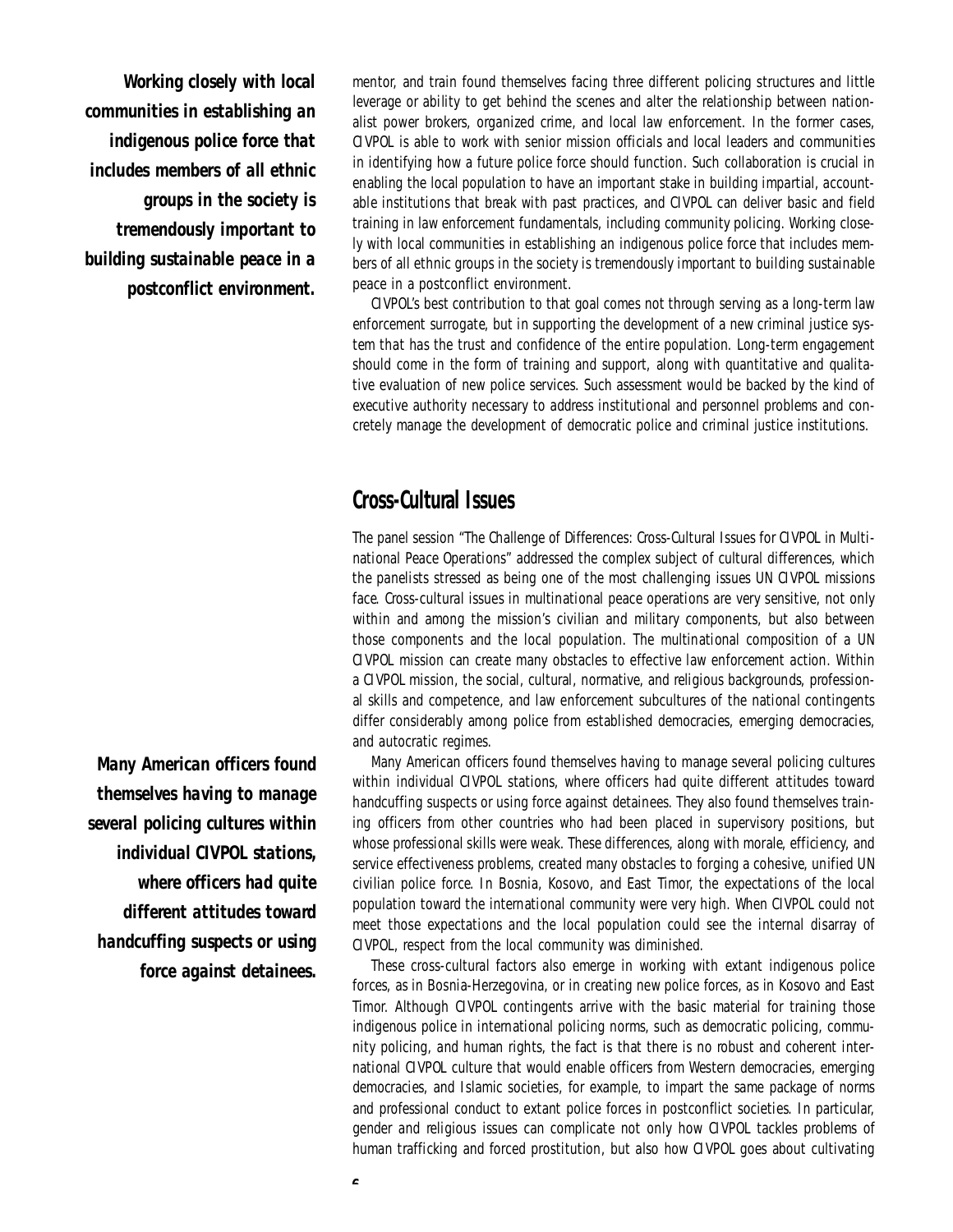an appropriate law enforcement attitude among indigenous police. In many peace operation settings, bad practices and unethical behavior are condoned or overlooked in the name of cultural tolerance.

This situation is made even more complex by the problem of determining what law CIVPOL should apply in exercising executive authority. When CIVPOL national contingents first arrived in Kosovo and East Timor, the issue of what legal code would apply was unresolved. There was no code of criminal procedure to regulate how suspects were to be arrested, processed, detained, and brought before a court. This situation was complicated by the fact that different national contingents were familiar with different legal systems: common law, civil law, Shari'a, Confucian, customary, or a blend of different types. The American officers stressed the importance of the UN's developing a special peace operation criminal code and procedure that could be used during the early stages until senior officials and local leaders determine what laws will be applicable or draft new laws. Existing within a postconflict security and legal vacuum, many local communities found themselves resolving disputes or addressing illicit acts by relying on alternative or traditional methods that were unfamiliar to CIVPOL officers. However, many officers learned that some alternative or traditional methods—if respectful of human rights could actually be helpful during the re-establishment of law and order and a criminal justice system, especially when community policing strategies are used to fill the public security gap—a critical task in building the trust and confidence of the local population in CIVPOL missions.

Cross-cultural issues are also internal to the U.S. national contingent. American police officers come from very different cultures within the United States; there are also unique professional subcultures of law enforcement agencies across the country. Because the U.S. government recruits primarily from municipal and state law enforcement agencies, the same sort of professional and personal issues found in a multinational UN CIVPOL mission can be found among American officers. While U.S. government recruitment has improved, there are still considerable challenges in attracting qualified officers for CIVPOL missions. These officers are already in high demand by local U.S. police departments, and there is little incentive to let them go on CIVPOL missions. Moreover, crosscultural training for American officers deploying to peace operations is limited, and some officers come to the mission not fully prepared to handle the general and specific crosscultural challenges they will inevitably face.

## **Implementation and Coordination**

The third panel session of the symposium focused on the operational challenges UN CIVPOL missions encounter. The panelists shared extensive field and policymaking experience on the subject of implementing and coordinating action, and they illustrated how CIVPOL has made substantial progress in recent years in solving operational difficulties. Kosovo and East Timor in particular show how lessons learned from earlier peace operations, in both military and civilian capacities, have contributed to the dramatic evolution in policing in peace operations in fragile postconflict societies. The field has witnessed tremendous change over a short period, as the ability and willingness of the international community to intervene in failed societies, reduce tension, and restore normality have improved considerably. CIVPOL is mostly a development of the decade following the end of the Cold War, so much remains to be done.

Just as in the military side of peace operations, the international community has developed new ideas, techniques, and capacities in field missions; much of this has been done through the UN and the Organization for Security and Cooperation in Europe. Improvements have emerged only through a difficult process of trial and error in the field. Taking over executive law enforcement authority is a tremendous responsibility,

*When CIVPOL national contingents first arrived in Ko s ovo and East Timor, the issue of what legal code would* apply was unresolved. There *was no code of criminal procedure to regulate how* suspects were to be arrested, *p rocessed, detained, and brought before a court.* 

*CIVPOL is mostly a development of the decade following the end* of the Cold War, so much *remains to be done.* 

**7**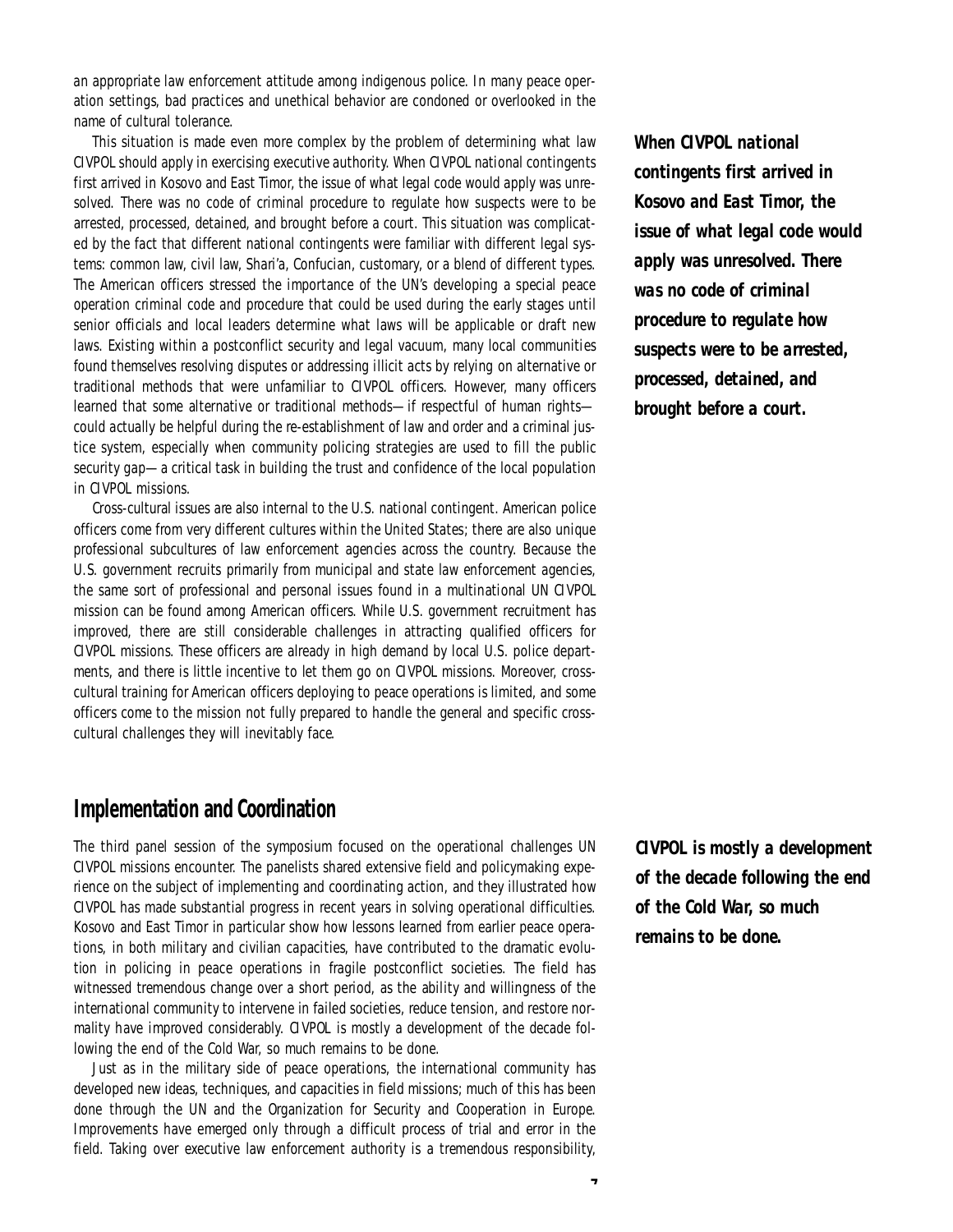and CIVPOL operations must be constantly analyzed and reassessed by the U.S. government, the UN, and regional organizations. Policymakers should listen carefully to lessons learned by CIVPOL officers in the field to improve implementation and coordination of executive authority with other elements of the criminal justice component.

The American CIVPOL participants agreed that operational challenges were the most significant barrier to setting up an interim law enforcement presence in a peace operation. As discussed during the first panel session, officers acknowledged that they themselves expended considerable time, effort, and resources in forging a standardized and unified CIVPOL team composed of U.S. officers and those from other nations. Human resources were not always used effectively, and the list of operational difficulties affecting implementation and coordination of U.S. and international CIVPOL officers was substantial: unfamiliar policing techniques, cultural differences and biases, lack of fundamental skills, lack of common understanding of human rights and democratic policing practices, lack of standard equipment and uniforms, nonexistent policies and quidelines, confusion about applicable laws and procedures, and confusion over rank. As General Nash noted in his keynote remarks, the civilian components were professionally and technically disadvantaged compared to the military contingents. Securing baseline law and order—along with jump-starting institution building for indigenous police services and the criminal justice system—are difficult under the abnormal conditions of a peace operation in a postconflict setting.

Kosovo has been an especially difficult undertaking, as the essential elements of the conflict remain unresolved and UNMIK's efforts to secure cooperation and compliance from and among the various ethnic and other groups involved has been difficult at best. In some areas of Kosovo, baseline law and order and security have not been realized, requiring daily coordination between NATO's Kosovo Force (KFOR) and CIVPOL to maintain some semblance of control. Political terrorism and organized crime have proved difficult to deal with, and, in certain respects, peace in Kosovo has become the continuation of war by other means. The province is populated by many "spoilers," who are prepared to sacrifice peace for short-term political gain.

Coordination at the tactical level—not only between CIVPOL and KFOR, but also among CIVPOL contingents—has been personality driven: Individual leadership has often been the key to success. In the gray area of the public security gap, it is not always clear where military responsibility for security and law and order ends and CIVPOL re sponsibility begins. Political indecision and uncertainty, and the excruciatingly slow implementation of the criminal justice components and the rule of law compound these functional problems. In Kosovo and East Timor, a meager handful of international judges and prosecutors has been insufficient for supporting and guiding the new indigenous criminal justice system or processing the backlog of minor and major cases sitting on CIVPOL commanders' desks. As the American officers noted, given these circumstances and other resource constraints, implementing CIVPOL's executive authority and coordinating law enforcement action were sometimes insurmountable tasks.

In Kosovo, CIVPOL operations have been hampered by the lack of effective criminal intelligence work. KFOR and UNMIK have sought to overcome that intelligence gap by sharing information and working jointly to improve CIVPOL's grasp of the political landscape. This form of coordination should enable identification of who is behind political violence, who the targets are, what is the structure of organized crime entities, and what CIVPOL, UNMIK, and KFOR can do. Joint planning and targeted operations conducted by CIVPOL and KFOR have led to more successful engagement against illegal weapons, human trafficking, organized crime, and political violence. Some governments making personnel and resource contributions have stepped up their efforts by making sure that specialized officers are better used and that the tools they need are made available.

The American officers and other panelists and participants noted, however, that progress has also been made and that there are remedies to the problems. While the lack of political will and funding by contributing states is still a major obstacle, the mission

In some areas of Kosovo, *baseline law and order and security have not been realized, requiring daily coordination between NATO's Kosovo Force (KFOR) and CIVPOL to maintain some semblance of control.*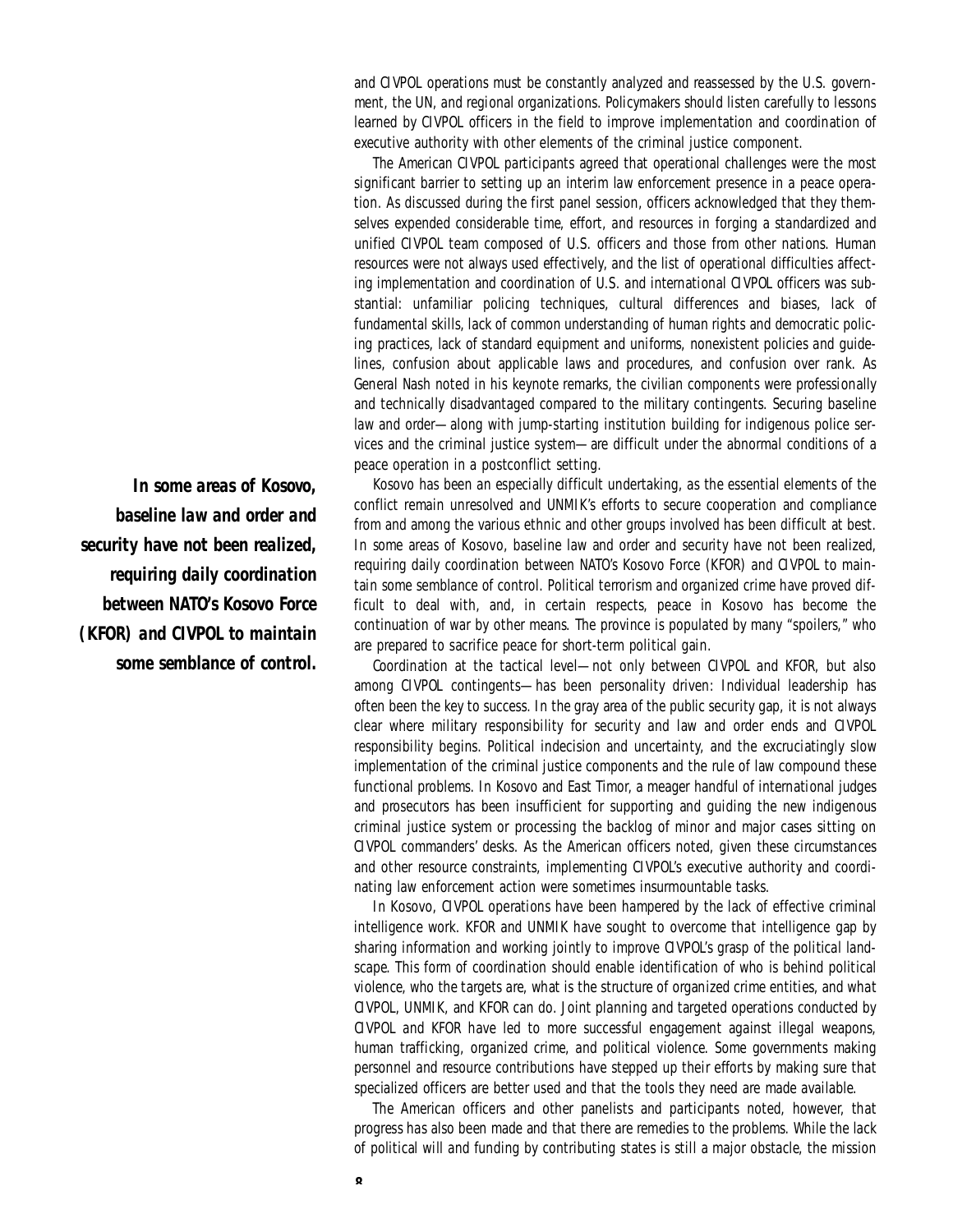has moved forward in building the rule of law and demonstrating to the local population—as the customers receiving international public services—models of legitimate governance. Improving and expanding coordination and collaboration among the civilian and military leaders of a peace operation can enhance CIVPOL's capabilities. Constant communication, routine meetings, and common operations will contribute to greater understanding and effective action.

# **Training and Professionalization**

The final panel session of the symposium focused on the state of training and professionalizing American police officers for UN CIVPOL missions. The panelists highlighted current difficulties and successes of the U.S. government's CIVPOL program. Currently, the U.S. CIVPOL program is not a permanent or long-term initiative, and it is funded on an annual basis; the program does not have a statutory basis. The U.S. Department of State's Bureau for International Narcotics and Law Enforcement is currently responsible for the U.S. CIVPOL program and has a budget of \$10 million for Fiscal Year 2001 for developing a two-thousand-person CIVPOL cadre drawn primarily from municipal and state law enforcement agencies. The day-to-day administration of the program is subcontracted to a private company, DynCorp, which is responsible for recruiting, preparing, and supporting the mission's American officers selected for deployment. As one panelist remarked, the CIVPOL program is expensive in terms of putting an officer on the ground in Kosovo or East Timor—an estimated \$10,000 per officer; \$1 million per week is spent on the U.S. CIVPOL contingent in Kosovo. Because funding comes slowly and no political decision has been made on how to establish the program on a permanent basis, responses to problems in the operational setting are sometimes also slow to come.

The CIVPOL program has been overshadowed by the issue of the United States' financial arrears to the UN and the debate over the role of the U.S. military in peace operations. However, the new Bush administration has indicated that it considers the U.S. CIVPOL program valuable and that it is studying the possibility of an expanded role for CIVPOL. This interest is based on the position that the military is best suited for a limited mission of establishing security through pacification and stabilization and does not have the capacity to establish law and order by addressing organized crime and using community policing techniques; these are police functions.

A number of participants voiced support for such ideas as getting Congress to make the U.S. CIVPOL program permanent, creating a reserve CIVPOL force in which officers would be deputized federal agents, or establishing a standing "gendarmerie"-type of paramilitary capacity (such as that found in France, Italy, or Spain) to be used exclusively for CIVPOL operations. However, in charting the way forward, the U.S. government must decide whether U.S. contributions to CIVPOL will continue at least at current levels and whether a more permanent legal and bureaucratic basis for CIVPOL will be found. As of now, the U.S. government has not made a decision to adopt U.S. CIVPOL as a permanent program, and the future of U.S. CIVPOL's official status is still a matter of public debate.

Several participants maintained that current recruiting is insufficient, as the U.S. government basically goes state-to-state searching for qualified officers. Because vacancy rates in municipal departments around the country are high, police chiefs and city government executives are reluctant to let qualified officers take leaves of absence or give them any professional continuity for time served with UN CIVPOL. Many active-duty police officers have had to resign in order to pursue their interest in international service, and they find it difficult to return to a domestic position after serving abroad. A large percentage of police recruited are retired officers who view working abroad in a peace operation as a way to see the world and have some adventure. One panelist urged that during the selection process, more face-to-face contact take place to better

*Currently, the U.S. CIVPOL program is not a permanent or long-term initiative . . . [but]* **the new Bush administration** *has indicated that it considers the U.S. CIVPOL program valuable and that it is studying the possibility of an expanded role for CIVPOL.* 

*Because vacancy rates in municipal departments around the country are high, police chiefs and city government executives are reluctant to let qualified officers take leaves of absence or give them any p rofessional continuity for time* served with UN CIVPOL.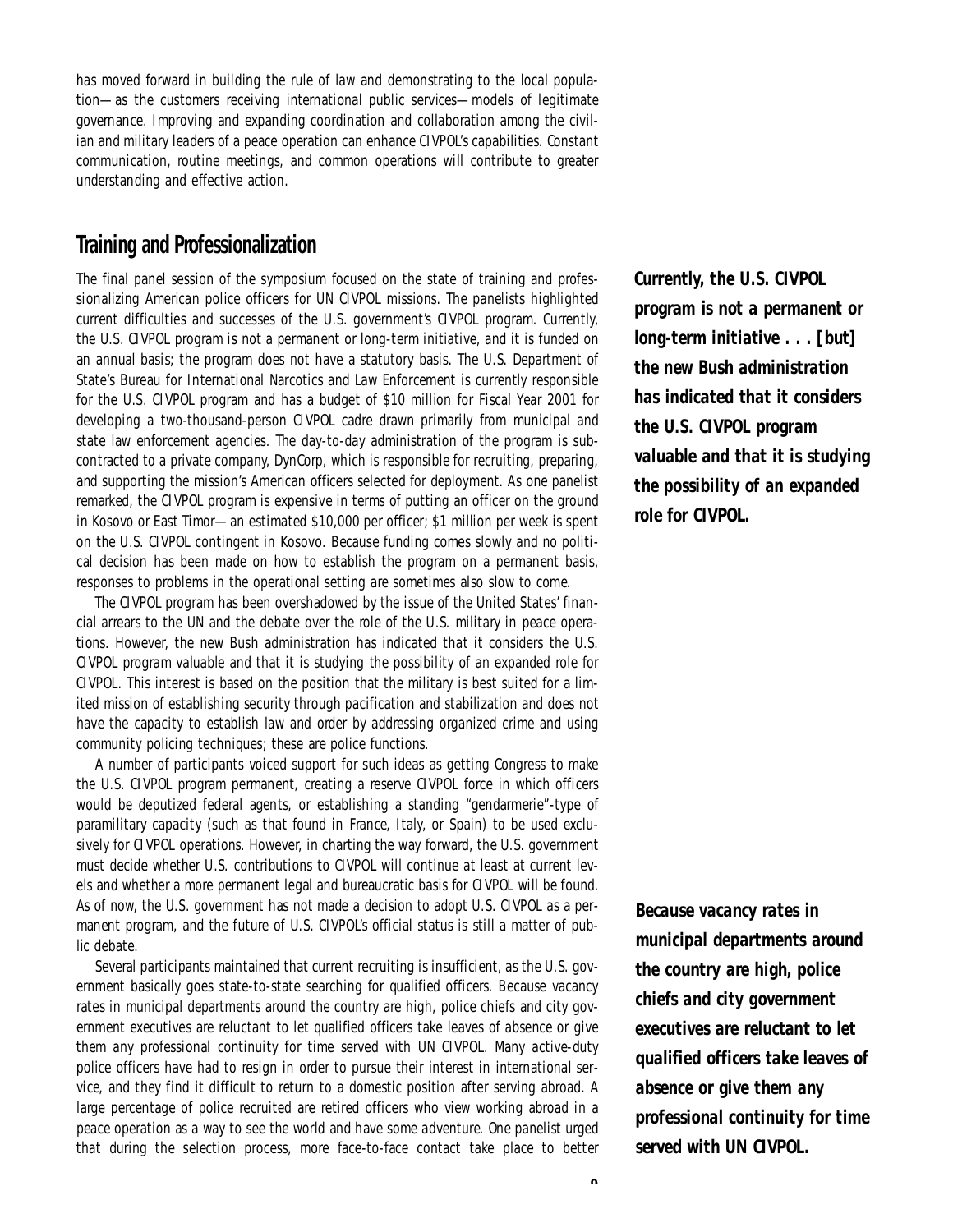determine applicants' motivation and suitability. This kind of "targeted" assessment would be especially necessary in creating a reserve roster based on the increasing complexity and functional specialization throughout a mission's life cycle: the initial startup, where living conditions are hazardous and resources scarce; the mandate-implementation phase, in which the CIVPOL mission establishes its full operational presence; and the institution-building phase, with officers capable of assisting in rebuilding a criminal justice system and turning it over to the local citizens at the end of a mission.

A central concern of the participants was on the issue of how to improve training and professionalization of U.S. CIVPOL officers. Under the current framework, American officers recruited by DynCorp undergo a two-week testing and orientation process that includes physical training, psychological testing, firearms and defensive tactics training, as well as a variety of short modules covering the UN, peace operations, and regional politics and history; recruits also get exposure to negotiation, mediation, and conflict management provided by the U.S. Institute of Peace. Many participants and former CIVPOL officers view the training modules as very useful but suggested that additional training time is needed to cover the key topics in more depth to help CIVPOL cope with demanding tasks and unique environments. The limited training time available is constrained by available funding and the operationally driven, sometimes uneven, forecast for new officer requirements coming from the UN.

Some participants urged that the next step should be to implement an extended multidisciplinary training program with follow-up advance training that could include distance learning courses via the Internet. Currently, there is an effort to establish a basic preparatory program of four to eight weeks, during which candidates would be given extensive training to create professional confidence, technical competence, and dedication to the principles of CIVPOL. The U.S. government has examined other national programs, such as the Canadian and Scandinavian models, to derive ideas for building a U.S. model based on a core curriculum of the UN's basic police officer course, comparative policing and legal systems, international human rights, cross-cultural programs, and the technical roles of police in peace operations.

Symposium participants suggested that more advanced training should include, for example, ethics, civil-military relations, working with nongovernmental organizations, management and leadership courses, team building, and cross-cultural issues and communications. Equally important will be building conflict management and resolution skills alongside cultural and gender awareness training that will enable officers to expand the repertoire of skills they bring to the field. Some participants advocated that officers should also receive certain training together with other professional components of the criminal justice system. Such additional training would potentially improve the ability of the international community to prepare and deploy a comprehensive criminal justice package in a postconflict society, reducing the time and resources currently spent in a mission to get all the elements working together.

## **Conclusion**

The symposium's participants were unanimous in their conviction that U.S. civilian police are essential and critical to the success of UN CIVPOL missions. In Bosnia, East Timor, and Kosovo, American officers generally have earned a professional reputation and are looked to for leadership and solid policing expertise. There was broad consensus that changes need to be made in the U.S. CIVPOL program and, given the uncertainty of the U.S. government's position, the symposium featured a variety of suggestions on where to go and what to do.

Participants also emphasized that CIVPOL is just as important as the military component in peace operations. Each element has different objectives and capacities that cannot be assumed by the other. CIVPOL should not be regarded as a panacea—the

*The limited training time a vailable is constrained by a vailable funding and the o p e rationally driven, sometimes uneven, forecast for new officer requirements coming from the UN.*

Some participants advocated *that officers should also receive c e r tain training together with other professional components of the criminal justice system.*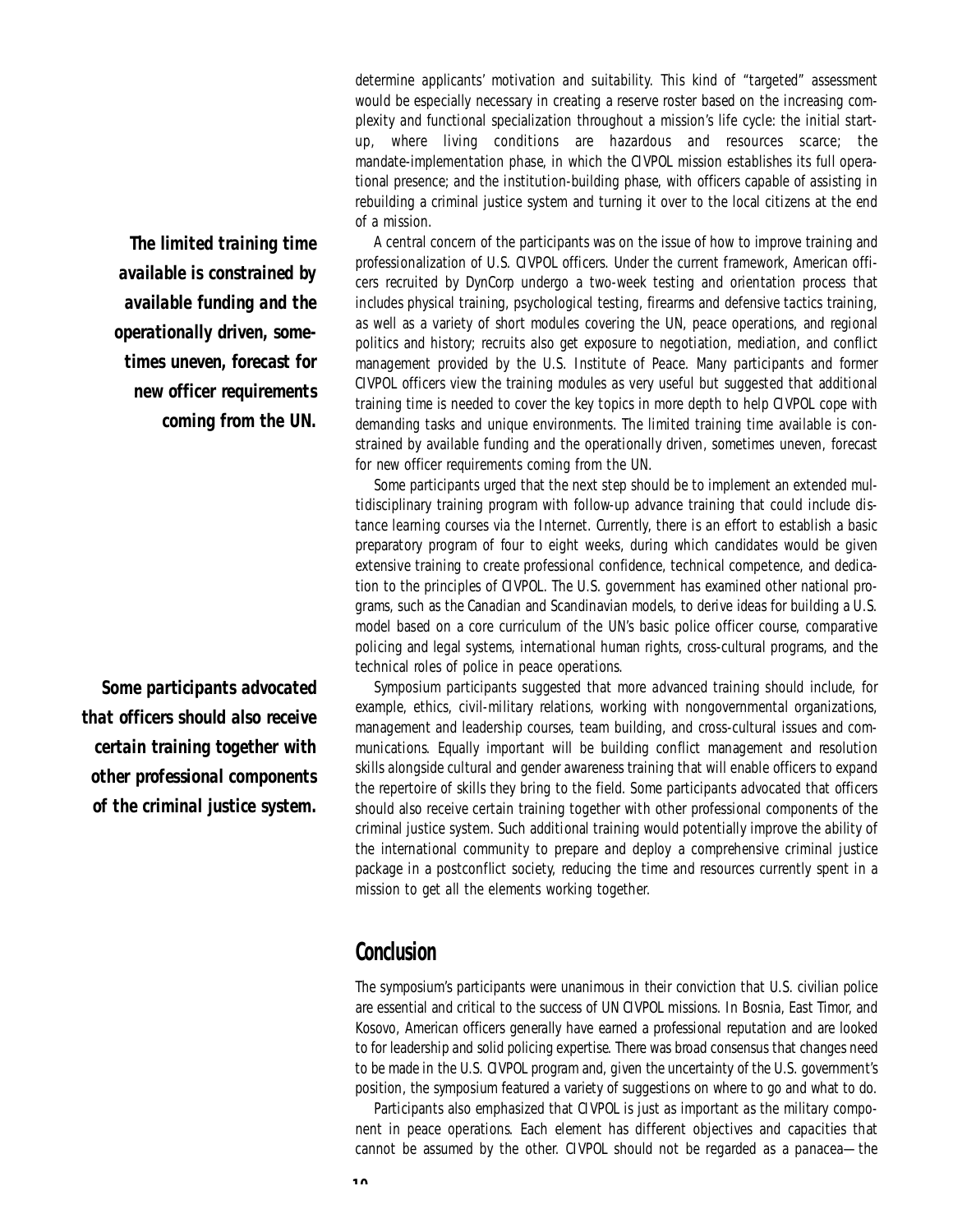single best alternative—for U.S. military involvement in peace operations, just as the military should not be burdened with executive law-and-order responsibilities. During the crucial early phases of a peace operation, both are required and need the involvement and support of the other.

Two working groups deliberated on recommendations the symposium could offer to the U.S. government on the key issues raised in each panel session. In the area of training and professionalization, several key recommendations emerged:

- Recruiting and job tasking must be linked to mission mandate specifics.
- Operational procedures should be standardized, not only for the U.S. CIVPOL contingent, but for all national contingents.
- Criminal legal and procedural codes should be created for peace operations to eliminate confusion over what laws are applied by CIVPOL for an interim period.
- Deployment of specific technical expertise should be targeted.
- Administrative and civilian support should have adequate resources.
- A UN rank structure and command system should be established, with all CIVPOL contingents wearing the same uniforms and using the same equipment.
- Periodic evaluations and professional benchmarks must be implemented, along with professional enhancement that is transferable to domestic positions.
- A CIVPOL returnees panel should be formed to capture institutional knowledge from the field and to develop a "lessons learned" capacity.

The second working group presented a recommendation that should be acted on if any significant evolution in the U.S. CIVPOL program is to occur: Enhancing public perceptions and understanding of CIVPOL and the role of American officers must take place in order to propel CIVPOL to a greater level of importance as a peacekeeping and peacebuilding tool. This effort should also include educating Congress as a step toward developing a legislative constituency critical to CIVPOL. Likewise, a nationally coordinated effort could be used to educate the American public on the mission of CIVPOL and why it is important for American police officers to be active in peace operations. One tool that might be utilized could emulate the Pentagon's "Hometown News Program," providing the U.S. CIVPOL program with a system of public outreach in the home communities of officers serving abroad. This form of public outreach would provide Americans with reasons about the need for a U.S. CIVPOL contribution and how it would improve the U.S. government's ability to participate in peace operations.

# **Participants**

#### The Professional Challenge: What Should CIVPOL Be Doing To Build Sustainable Peace?

Moderator: William Hayden, program officer, Training Program, U.S. Institute of Peace

Mike Stiers, UNIPTF deputy commissioner, UN Mission in Bosnia-Herzegovina

John Collins, UNMIK police deputy commissioner

Eric Scheye, policy and planning officer, CIVPOL Division, UN Department of Peacekeeping Operations

Major Kim Field (U.S. Army), political adviser, U.S. Mission to the UN

#### **The Challenge of Differences: Cross-Cultural Issues for CIVPOL in Multinational Peace Operations**

Moderator: Ted Feifer, program officer, Training Program, U.S. Institute of Peace Maureen Kelly, UNIPTF captain, UN Mission in Bosnia-Herzegovina

**CIVPOL should not be regarded** *as a panacea—the single best alternative—for U.S. military i n vo l vement in peace operations, just as the military should not be burdened with* executive law-and-order  $r$ *esponsibilities.*